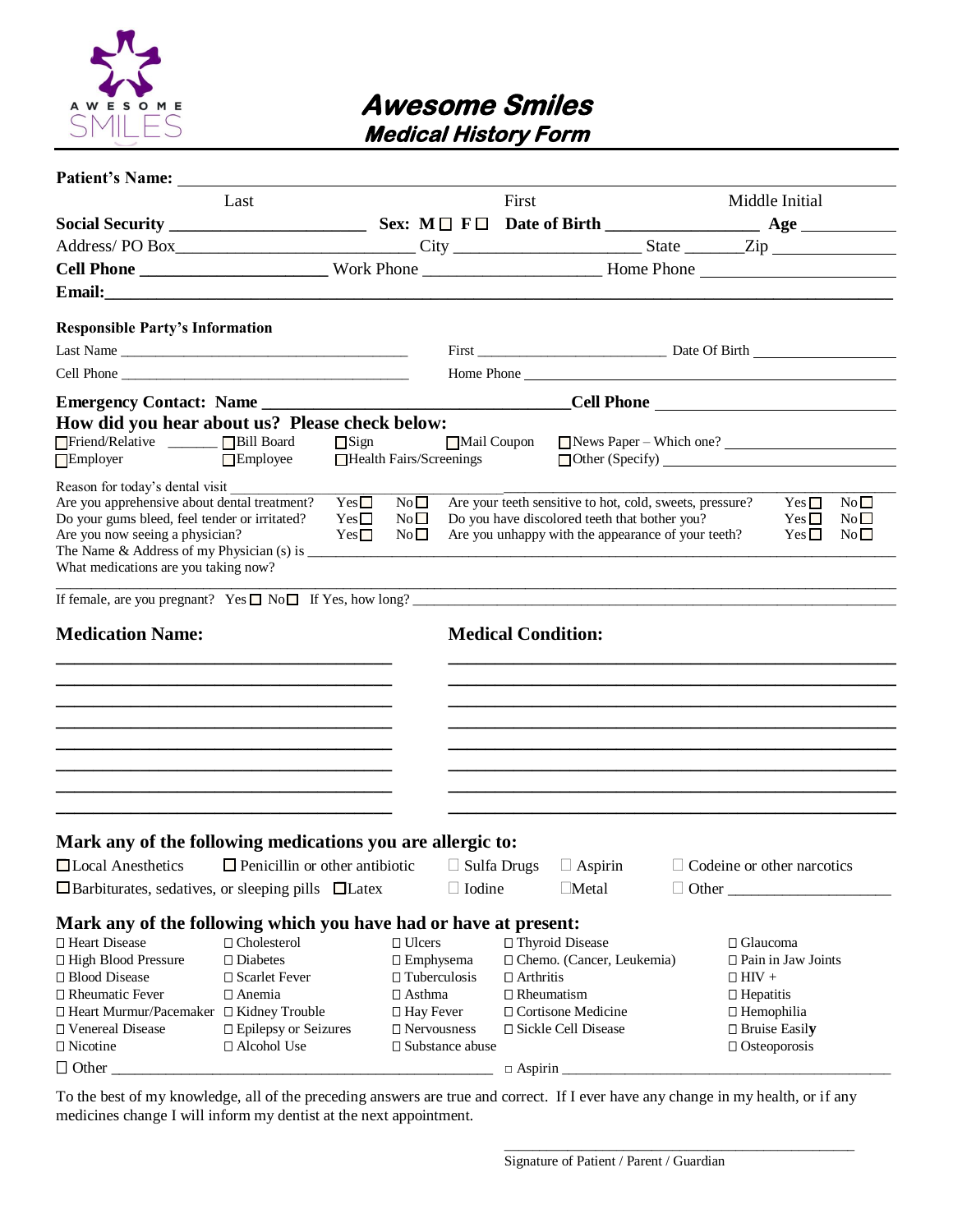

## **Awesome Smiles 7400 Viscount Blvd Suite 210 El Paso, Tx 79925**

### **FINANCIAL POLICY**

#### **PATIENT NAME:**

Dear Patient:

Thank you for choosing Awesome Smiles as your dental care provider. The following is our Financial Policy. Our main concern is that you receive the proper and optimal treatments needed to maintain your dental health. Therefore, if you have any questions or concerns about our payment policies, please do not hesitate to ask our Office Manager.

We ask that all patients read and sign our Financial Policy as well as complete our Patient Information Form prior to seeing the dentist.

Payment for services is due at the time services are rendered. We accept cash, checks, and credit cards. We will be happy to process your insurance claim for you as long as you provide us with adequate information. However, you must understand the following:

- 1. Your insurance policy is a contract between you, your employer, and the insurance company. We are NOT a party to that contract. Our relationship is with you, not your insurance company.
- 2. All charges are your responsibility, regardless of whether your insurance company pays. Not all services are a covered benefit in all contracts. Some insurance companies arbitrarily select services they will not cover.
- 3. Fees for the services, along with unpaid deductibles and co-payments are due at the time of treatment. We accept cash, checks, or credit cards.
- 4. If the insurance company does not pay your balance in full within 30 days, we ask that you contact the carrier to help expedite the processing of your claim.
- 5. If the insurance company does not pay in full within 45 days, we require you to pay the balance due with cash, check, or credit card.
- 6. You will be responsible for notifying us of any changes in address, job status, insurance status, and availability of benefits immediately. A failure to do so may result in a different balance for which you will be responsible.
- 7. A 5% courtesy on statements of \$500 or more that are paid in full by cash or check prior to or at the time of the first treatment appointment.
- 8. For patients who wish to pay for treatment over an extended period of time, we offer a payment plan that is administered by an independent company. The Treatment Coordinator will provide you with all the details.

We understand that temporary financial problems may affect timely payment of your balance. We encourage you to communicate any such problems so that we can assist you in the management of your account.

Again, thank you for choosing us as your dental provider. We appreciate your trust in us and the opportunity to serve you.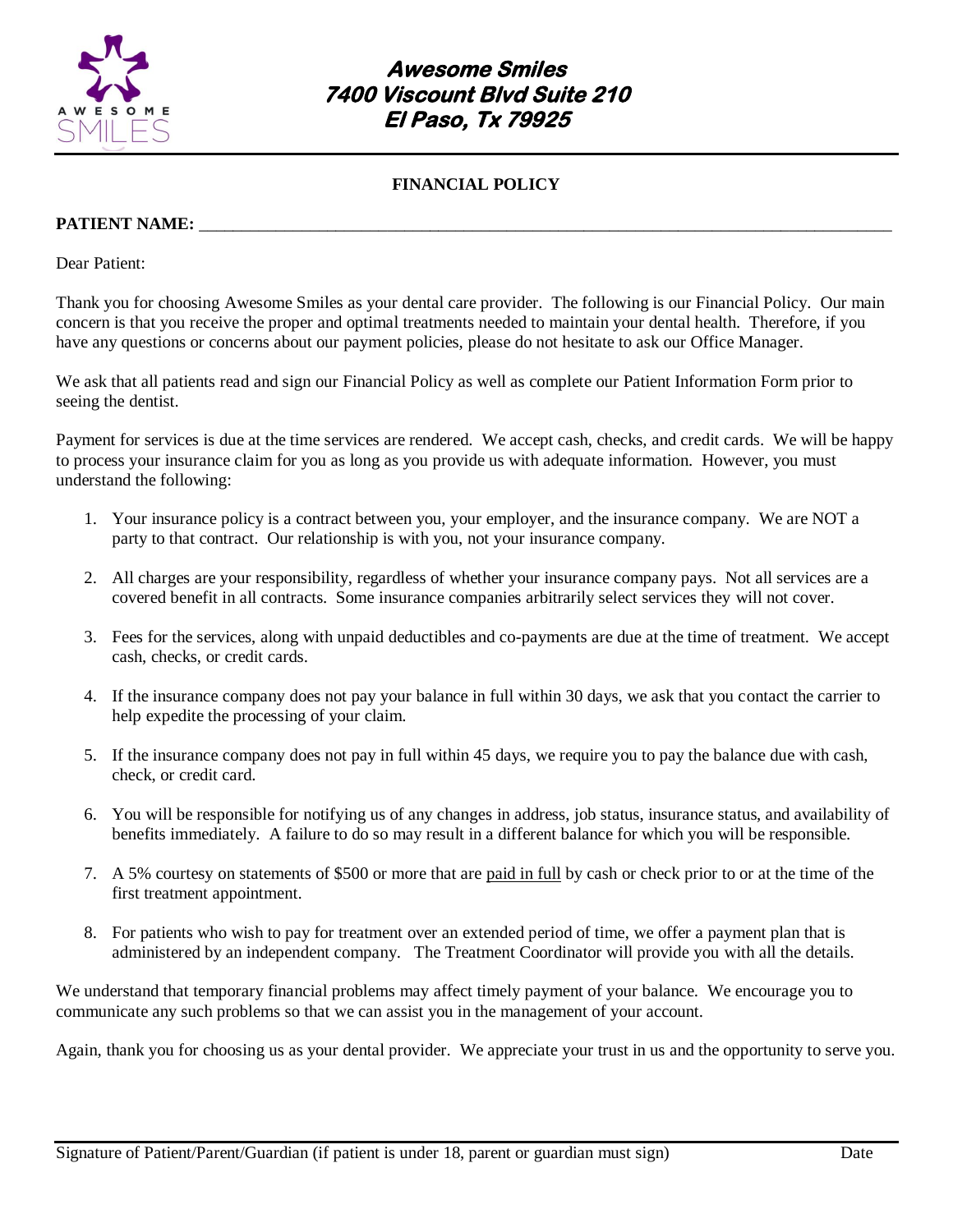

# **Notice of Privacy Practices Acknowledgement**

I understand that, under the Health Insurance Portability & Accountability Act of 1996 (HIPPA), I have certain rights to privacy regarding my protected health information. I understand that this information can and will be used to:

- Conduct, plan and direct my treatment and follow-up among the multiple healthcare providers who may be involved in that treatment directly and indirectly
- Obtain payment from third-party payers
- Conduct normal healthcare operations such as quality assessments and physician certifications

I acknowledge that I have received your *Notice of Privacy Practices* containing a more complete description of the uses and disclosures of my health information. I understand that this organization has the right to change its *Notice of Privacy Practices* from time to time and that I may contact this organization at any time at the address above to obtain a current copy of the *Notice of Privacy Practices.*

I understand that I may request in writing that you restrict how my private information is used or disclosed to carry out treatment, payment or health care operations. I also understand you are not required to agree to my requested restrictions, but if you do agree then you are bound to abide by such restrictions.

| Patient Name:            |  |
|--------------------------|--|
|                          |  |
| Relationship to Patient: |  |
| Signature:               |  |
|                          |  |
| Date:                    |  |

#### **Office Use Only**

I attempted to obtain the patient's signature in acknowledgement on this Notice of Privacy Practices Acknowledgement, but was unable to do so as documented below:

| Date | <b>Initials</b> | 0.00000<br>asulis |
|------|-----------------|-------------------|
|      |                 |                   |